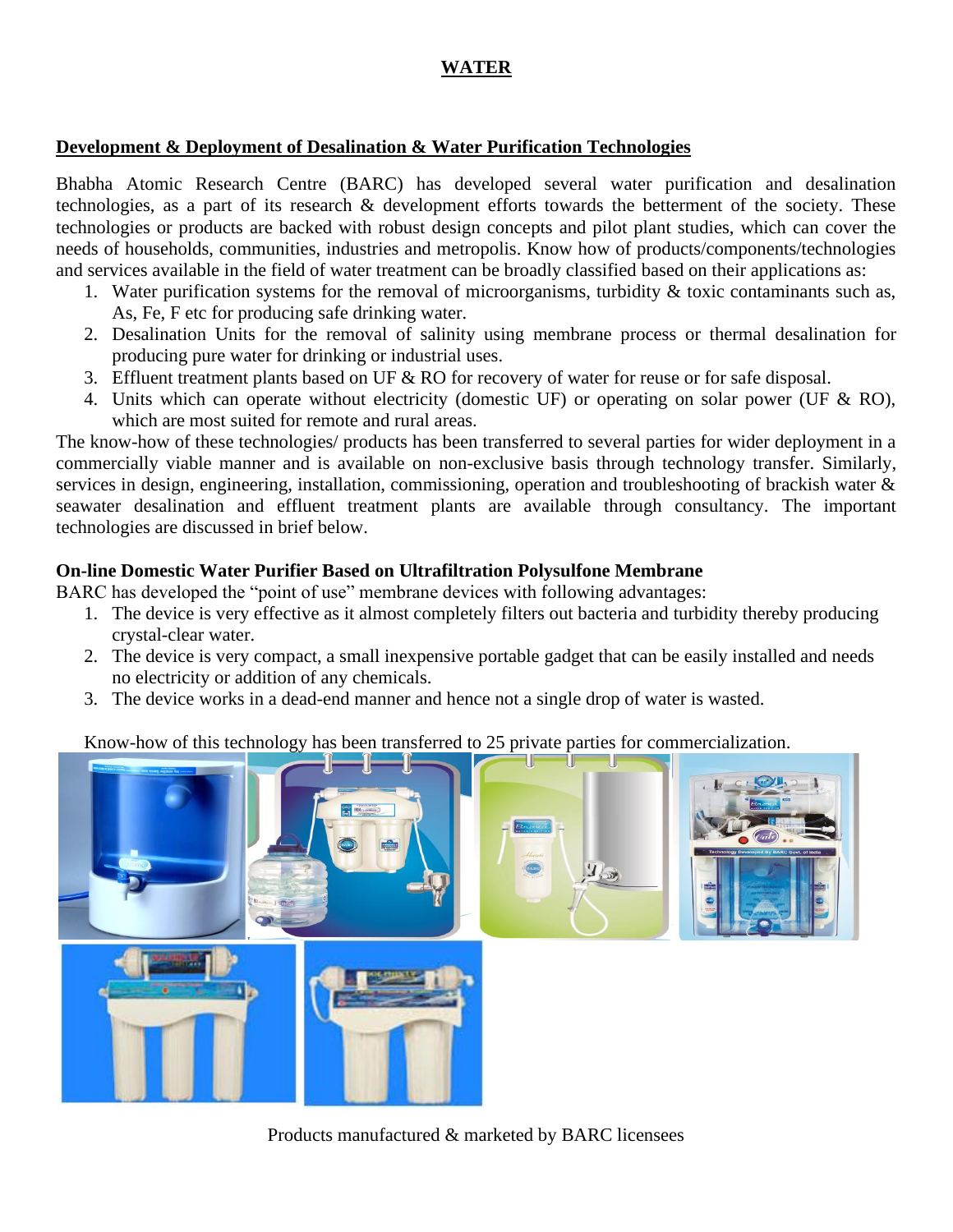## **Nanocomposite Ultrafiltration Membrane Device for Domestic Drinking Water Purification with respect to Arsenic, Iron and Microbial Contaminations**

Water quality problems exist nearly in all the parts of our country. Micro-biological contamination is a common problem in most of the parts. Specific regions have some predominant geogenic based contaminants like iron in north eastern States and arsenic in the eastern part of the country. BARC has developed a combo domestic water purifier device for removal of microbial contaminations, arsenic and iron without the need of any electricity and overhead water tank. The device is most suitable for rural and slum areas. Know-how of this technology has been transferred to two private parties for commercialization.



Methodology of Operation of Combo Membrane Device



Combo domestic water purification device marketed by BARC licensee

## **Composite Polyamide Reverse Osmosis (RO) Membrane for Brackish Water Desalination**

Reverse osmosis (RO) is an efficient water purification technology for providing safe drinking water from saline and/or contaminated water. BARC provides a process for the preparation of thin film composite polyamide (TFCP) membranes and the procedure to assemble them in commercially usable spiral modules. These membranes are capable of providing safe drinking water by removing 90% salinity from brackish water of TDS up to 5000 ppm. Besides removal of salts, it also removes/reduces virtually all the contaminants from water like turbidity, heavy metals, fluoride, arsenic, halocarbons etc. The technology can be applied for desalination of brackish water, water recovery and reuse (in pharma /biotech, waste water, electrocoating, food and beverage industries) and radioactive waste treatment. Technical know-how of this TFCP-RO membrane preparation process is available on nonexclusive basis.

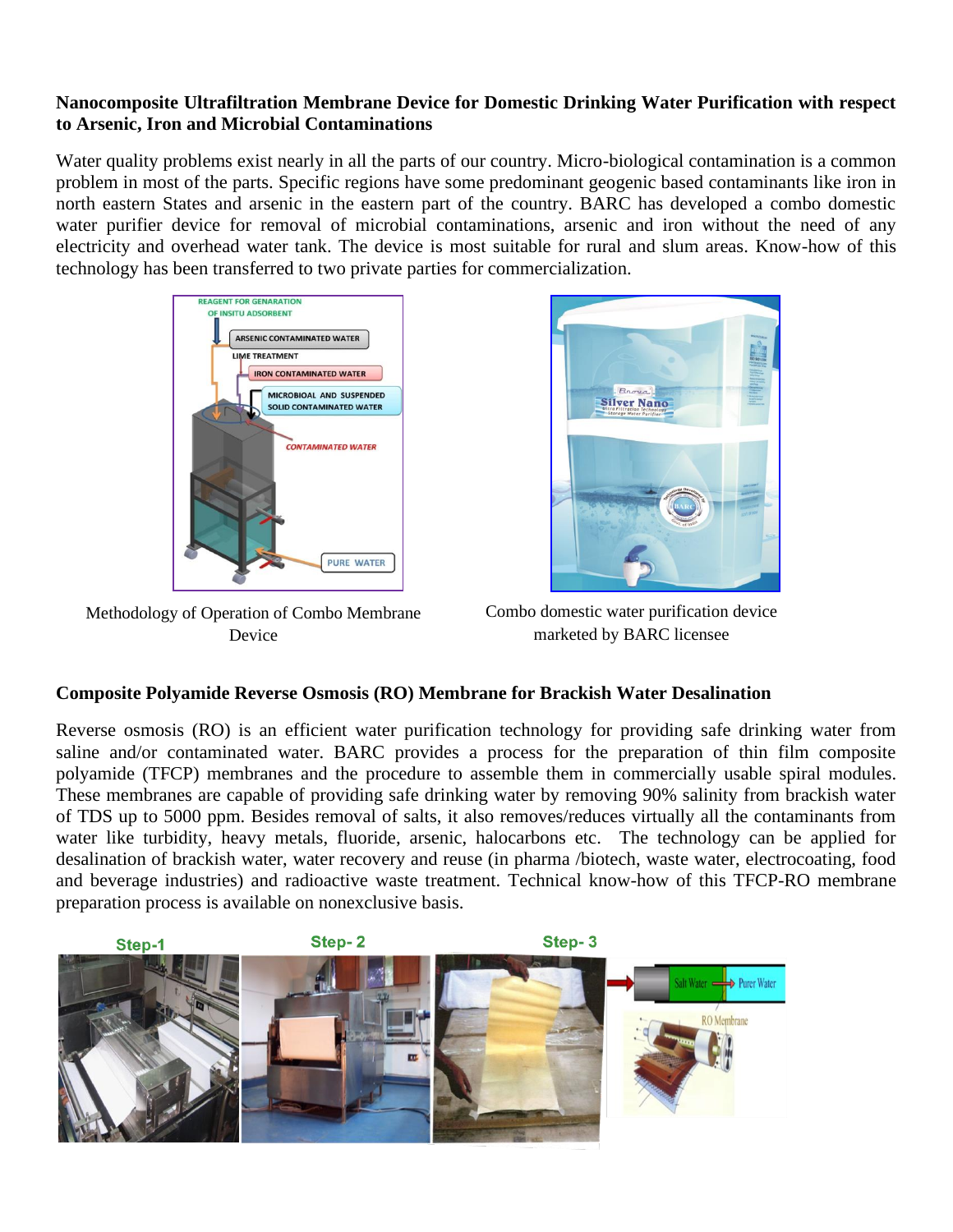## **Water Treatment Using Charged Nanofiltration Membranes**

Removal of various contaminants like low dissolved ionic solids, heavy metals, hardness, alkalinity, etc. are important aspects of water management for various domestic uses as well as industrial applications. Nanofiltration, which operates at low pressures, offers a viable alternative to reverse osmosis that requires high energy input. Charged nanofiltration membrane technology developed at BARC have the ability to achieve these goals making water suitable for drinking purpose as well as for various industrial purposes.



Spiral modules of charged nanofiltration membranes

#### **High Salt Rejecting Composite Polyamide Reverse Osmosis (RO) Membrane for Desalination**

Reverse osmosis (RO) is an efficient and increasingly common solution for providing safe drinking water from saline water sources. The thin film based composite polyamide membranes developed by BARC with high salt rejection for higher feed salinity like sea water are capable of removing more than 99% salinity from saline water with concentration up to 35000 ppm i.e. typical sea water salinity. The commercial size flat sheet membranes can also be made by using this technology. The membrane modules from the licensee are tested and the performance is found at par with commercially available imported seawater RO (SWRO) membranes.



SWRO membrane fabrication SWRO membrane modules

## **Multi-Effect Distillation – Mechanical Vapour Compression (MED-MVC)**

Multi-Effect Distillation (MED) is a thermal desalination technology that produces distilled quality water directly from seawater/brackish water by using heat and electricity. With the use of a Mechanical Vapour Compressor along with MED, the technology is called MED-MVC. This technology uses electricity alone for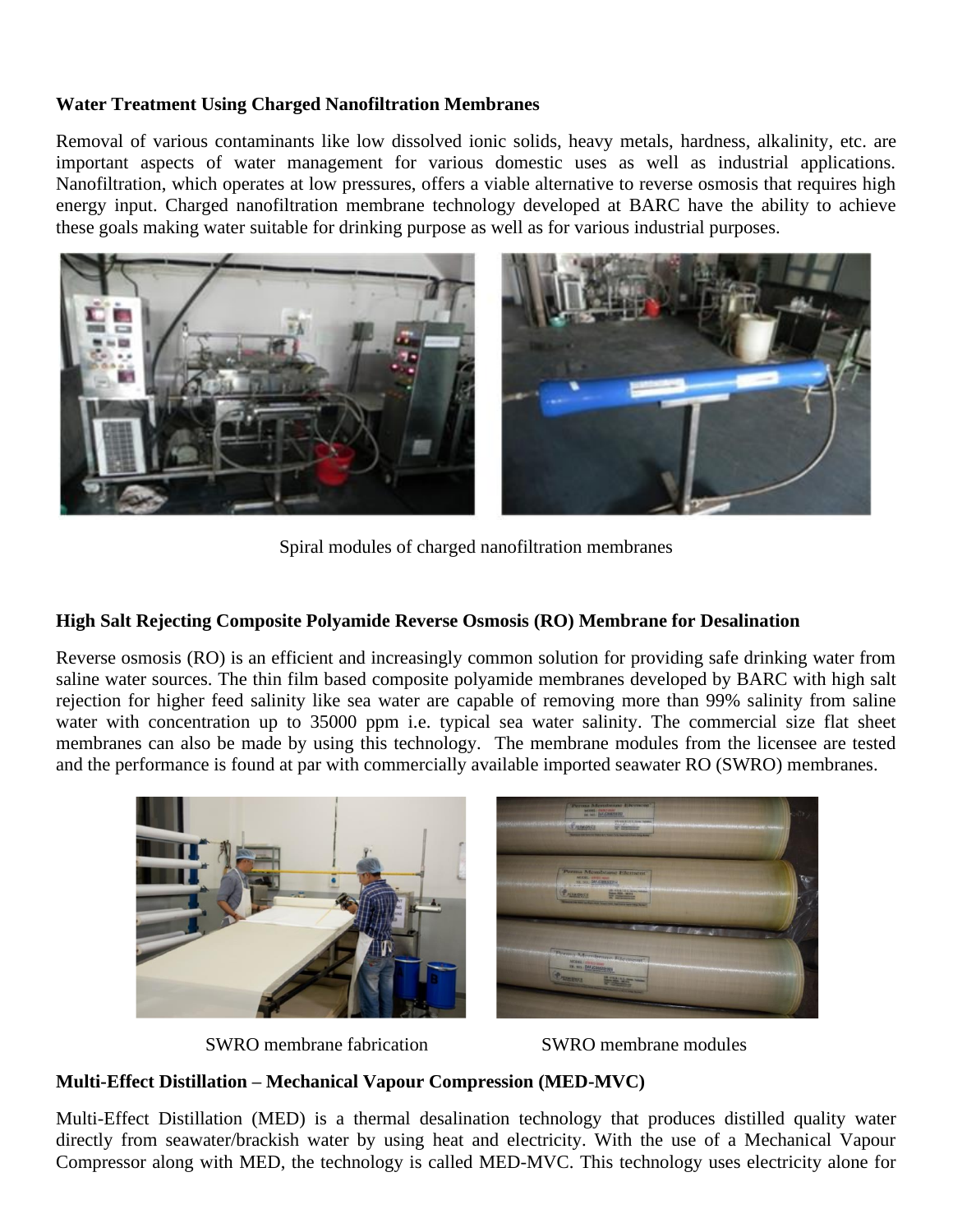the production of distilled water. Single unit capacity installed in BARC is 5000 liters per day. It is a skid mounted unit and capacities are limited by the availability of lower pressure mechanical vapour compressors.



50000 l/d MED-MVC Plant at BARC,Trombay

# **Multi Stage Flash (MSF)**

BARC has developed MSF technology based on long tube design requiring less energy consumption as compared to conventional cross tube MSF. Based on the experience gained from the 15 KLD desalination experimental facility and 425 KLD MSF pilot plant at Trombay, a 4.5 MLD MSF unit was designed and built as a part of the 6.3 MLD Hybrid MSF-RO plant.

![](_page_3_Picture_5.jpeg)

4.5 MLD Multi Stage Flash Plant at Nuclear Desalination Demonstration Plant (NDDP), Kalpakkam coupled to Madras Atomic Power Station

## **Multi-Effect Distillation-Thermo Vapour Compression**

BARC has successfully installed  $&$  commissioned 240 m<sup>3</sup>/d capacity MED-TVC, based on horizontal falling film evaporation along with thermal vapour compression. MED-TVC has successfully demonstrated production of low conductivity (~2 µS/cm) distilled water directly from seawater. The know-how has been transferred to two private entrepreneurs for commercialisation and deployment.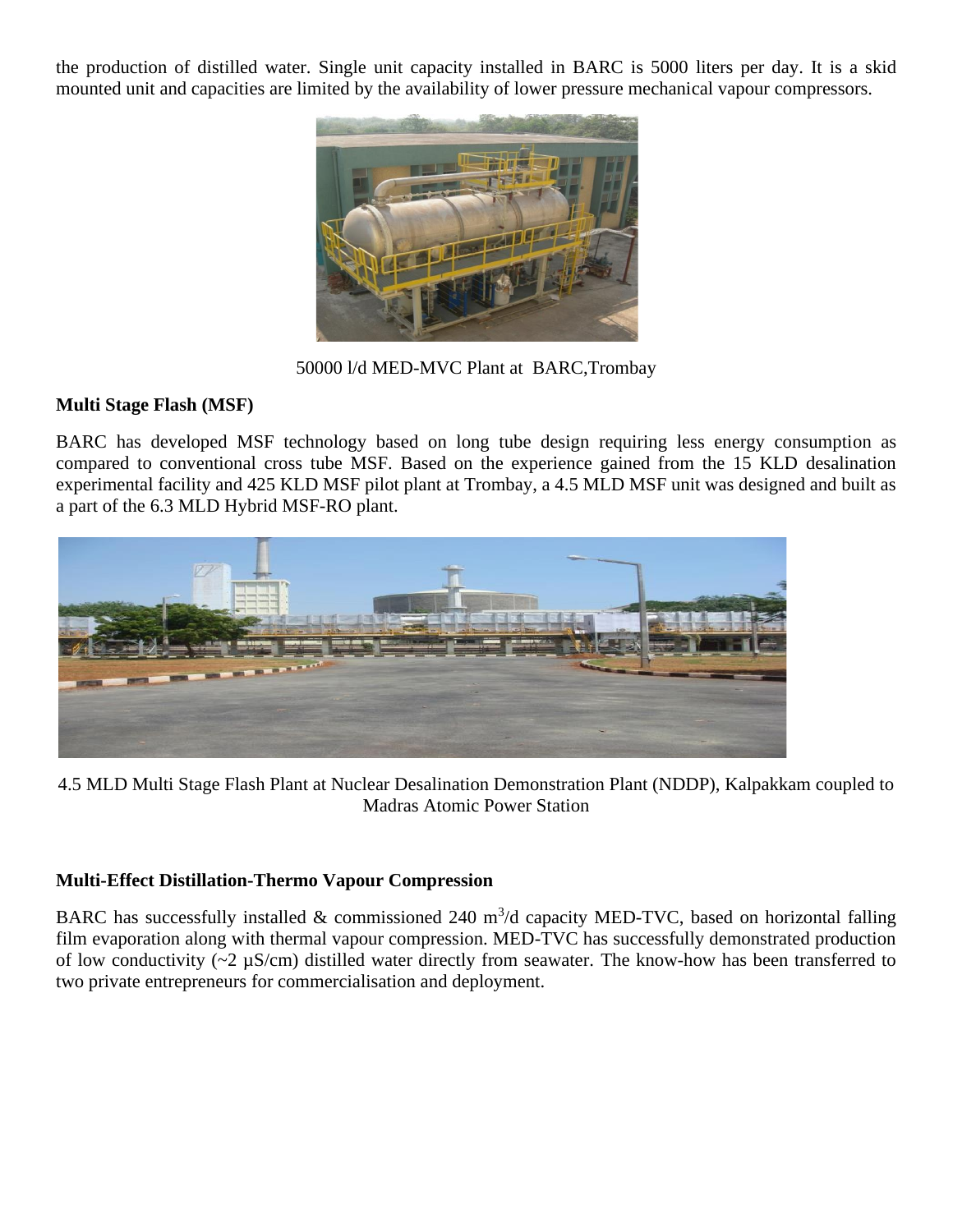![](_page_4_Picture_0.jpeg)

240 m<sup>3</sup>/d capacity MED-TVC plant at BARC

## **Development of Environment-friendly Integrated Zero Liquid Discharge (ZLD) Based Desalination System**

Efforts are taken up to concentrate brine from desalination plant in order to achieve ZLD in desalination plants. In this regard, following developments have been made.

- Installed & commissioned Brine Purification Unit for online purification of brine @ 400 kg/h rejected from desalination plant.
- $\bullet$  5 m<sup>3</sup>/d thermal Brine Concentrator Unit was operated to concentrate brine from salinity 5 -7% to close to its saturation limit (~22%) and recover low conductivity (<5  $\mu$ S/cm) distilled water @ 200 kg/hr.

![](_page_4_Picture_6.jpeg)

Brine Purification Unit Brine Concentrator Unit

# **5.0 MLD Seawater Desalination Plant at OSCOM (4.5 MLD SWRO + 0.5 MLD MED)**

BARC has taken up a project on setting up of 5 MLD seawater desalination plant at IREL, OSCOM, Odisha. All statutory clearances are obtained (OSPCB, MoEF&CC-CRZ, AERB), and design, engineering & tendering are completed.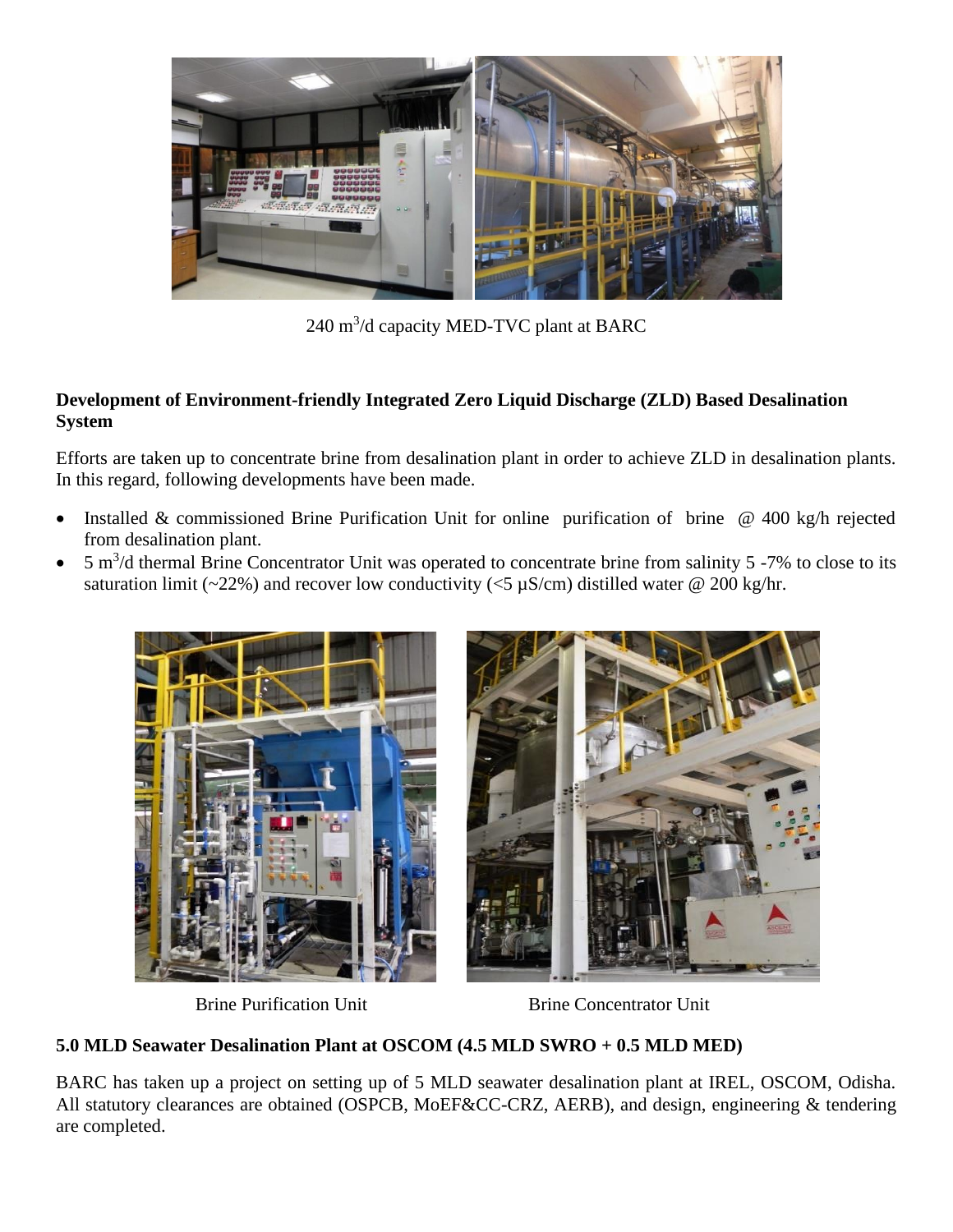![](_page_5_Picture_0.jpeg)

![](_page_5_Picture_2.jpeg)

Civil Buildings Sea Water intake pump house

# **Deployment of Water Purification Technologies in 50 Villages in India**

BARC has taken up a pilot project on deployment of water technologies in 50 villages in India. The following milestones have been accomplished in this project.

- A 1000 LPH RO plant along with Water ATM was installed and commissioned, and inaugurated on 27th Nov, 2019 at Somthana Village of Nanded District, Maharashtra, which is affected with nitrate (140-150 ppm) and salinity (1200-1400 ppm). Presently the plant is catering to the drinking water requirements (as per Indian Standard 10500) of about 2500 population in the village.
- Another 1000 LPH arsenic removal plant along with water ATM was installed and commissioned at Ichapur village, North 24 Parganas, West Bengal that caters to requirement of 2000 population, providing them arsenic and iron-free safe drinking water. The Plant, through 8 hours of daily operation, is providing Arsenic purified water to about 400 families in 2 villages, at a daily consumption of 20 litres per family @5/- rupees, through in-built smart card dispensing system.
- 400 numbers of arsenic & iron removal PoU devices (24 LPD capacity) were deployed at Harail village, Samastipur, Bihar.

![](_page_5_Picture_9.jpeg)

1000 LPH As removal plant set up at Ichapur